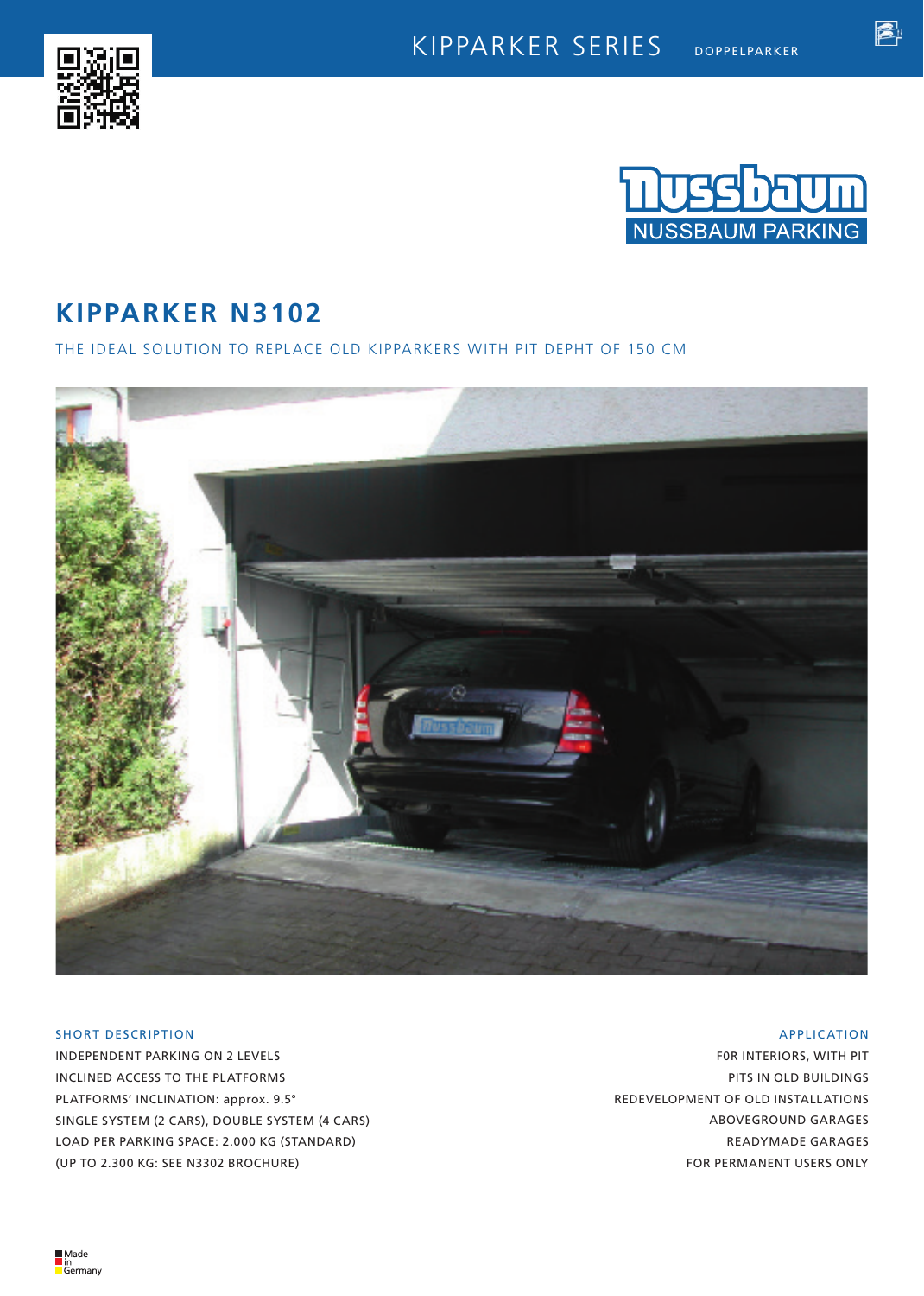

for 4 cars for 2 cars

#### NOTE

The total height of the car including roof rail and antenna fixture must not exceed the maximum car height mentioned in the table below. Standard cars do not feature sport equipment (e.g. spoiler, etc.).



Pit length 530 cm, for a 500 cm car. Further pit lengths, e.g. 540 cm, available on request

Load per parking space: max. 2.000kg, wheel load: max. 500kg.

| PIT DEPTH           | PIT DEPTH          | <b>CLEAR HEIGHT</b> | <b>CAR HEIGHT</b> | <b>CAR HEIGHT</b> | * Depending on additio-    |
|---------------------|--------------------|---------------------|-------------------|-------------------|----------------------------|
| <b>FRONT (GT-F)</b> | <b>BACK (GT-B)</b> | (CH)                | <b>BELOW</b>      | <b>ABOVE</b>      | nal clear height (+15 cm), |
| $155*$              | 150*               | 290                 | 150               | from $150$        | it can be also possible to |
| 150                 | 140                | 290                 | 150               | from $150$        | park estate cars.          |
| 150                 | 130                | 290                 | 150               | from $150$        |                            |

Estate cars shall not be parked on the upper platform unless the clear height, after control, allows it. .

## **VEHICLE DATA: STANDARD CAR VEHICLE DATA: STANDARD ESTATE CAR**

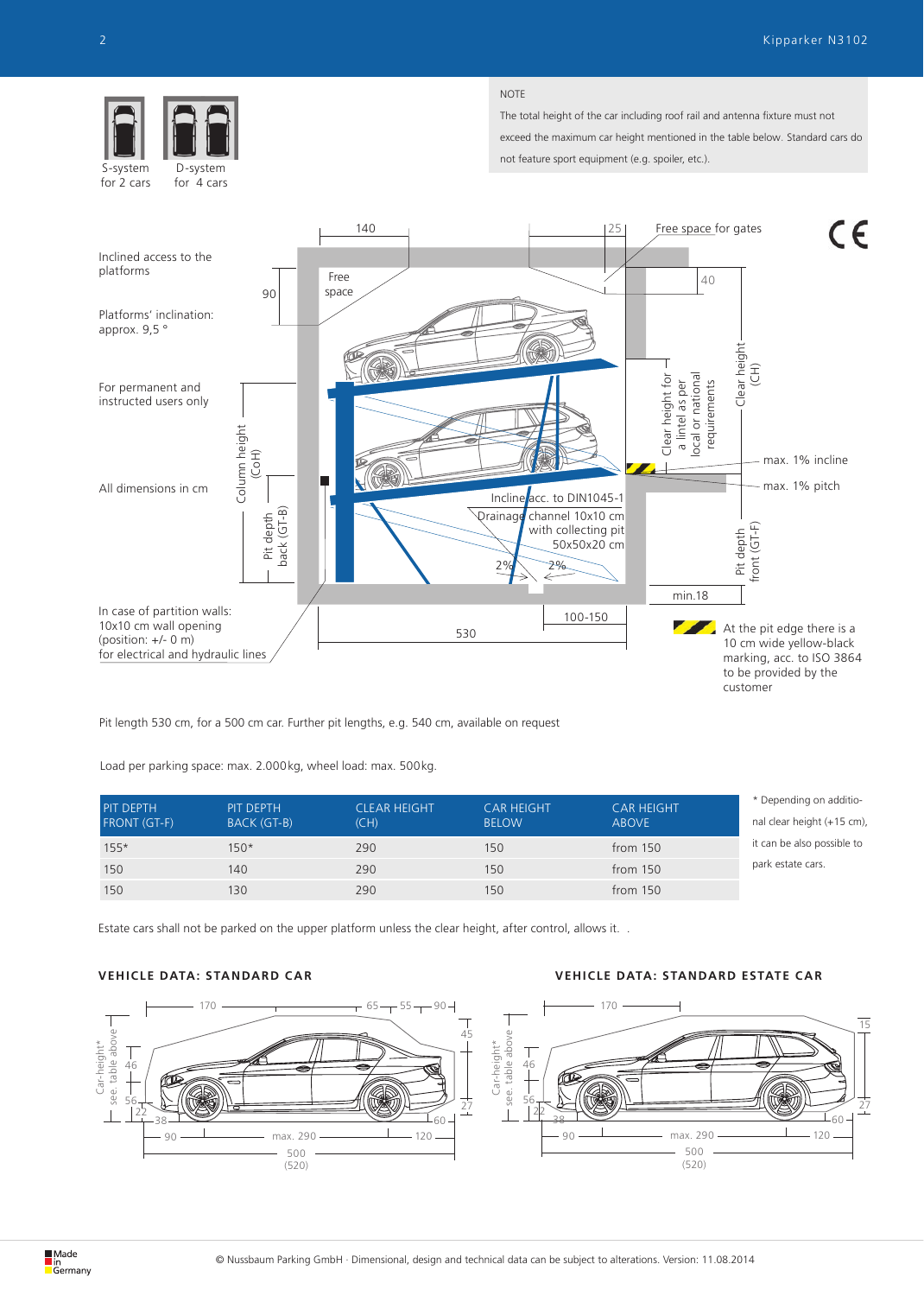## **ELECTRICAL INSTALLATION AND FOUNDATION LOADS**



|             | POS. QUANTITY | <b>DESCRIPTION</b>                                                                                                                 | <b>POSITION</b>    | <b>FREQUENCY</b> |
|-------------|---------------|------------------------------------------------------------------------------------------------------------------------------------|--------------------|------------------|
| 6           | 1x            | Electricity meter                                                                                                                  | in the supply line |                  |
| $7^{\circ}$ | 1x            | Blade fuse or circuit breaker 3x 16A, slow acc. to DIN VDE 0100 part 430                                                           | in the supply line | 1x power unit    |
| 8           | 1x            | Supply line 5x 2,5mm <sup>2</sup> (3 PH + N + PE) with marked leads + protective earth conductor to the mains switch 1x power unit |                    |                  |
| 9           | 1x            | Lockable network facility (main control switch)                                                                                    | near power unit    | 1x power unit    |
| 10          | 1x            | Supply line 5x 2,5mm <sup>2</sup> (3 PH + N + PE) with marked leads + protective earth conductor to the power unit                 |                    | 1x power unit    |
| 11          | 1x            | Foundation earth electrodes                                                                                                        | pit floor corner   | 1x pit           |
| 12          | 1x            | Equipotential bonding according to DIN EN 60204 from the connector of the<br>foundation earth electrodes to the system             | at the column foot | 1x system        |

## **FOUNDATION LOADS AND CONSTRUCTION**

Foundation and pit walls must be planned so that they can absorb the loads of the parking system according to the schematic diagram shown below. All forces are discharged to the ground by base plates with a minimum area of  $150 \text{ cm}^2$ . The base plates of the parking system are fastened with metal heavy duty anchor bolts; the borehole is approx. 14cm deep. Optionally the base plates can be fastened using shear connectors, e. g. in case of watertight concrete or increased sound insulation. The clarification of the fastening methods shall be provided by the customer, if necessary, the shear connectors can be delivered against surcharge.

Foundation, walls and ceilings shall be realized by the customer and completed prior to assembly start and must be true to size, clean and dry. Floor and walls (below the entrance level) made of armoured concrete, concrete quality at least: C25/30.



| <b>LOADS</b><br>F | S-SYSTEM<br>2.000KG | D-SYSTEM<br>2.000KG | Dimensions in cm.<br>All Dimensions are |
|-------------------|---------------------|---------------------|-----------------------------------------|
| F1                | 13 kN               | 30 kN               | minimum dimen-                          |
| F <sub>2</sub>    | $+/- 2$ kN          | $+/- 2$ kN          | sions. Tolerances                       |
| F <sub>3</sub>    | $2$ kN              | 7kN                 | shall be taken into                     |
| F4                | 8 kN                | 15 kN               | account additional-                     |
| F <sub>5</sub>    | 10 kN               | 10 kN               | ly, see page "width<br>dimensions for   |
| F <sub>6</sub>    | $+/- 5$ kN          | $+/- 10$ kN         | garages".                               |
|                   |                     |                     |                                         |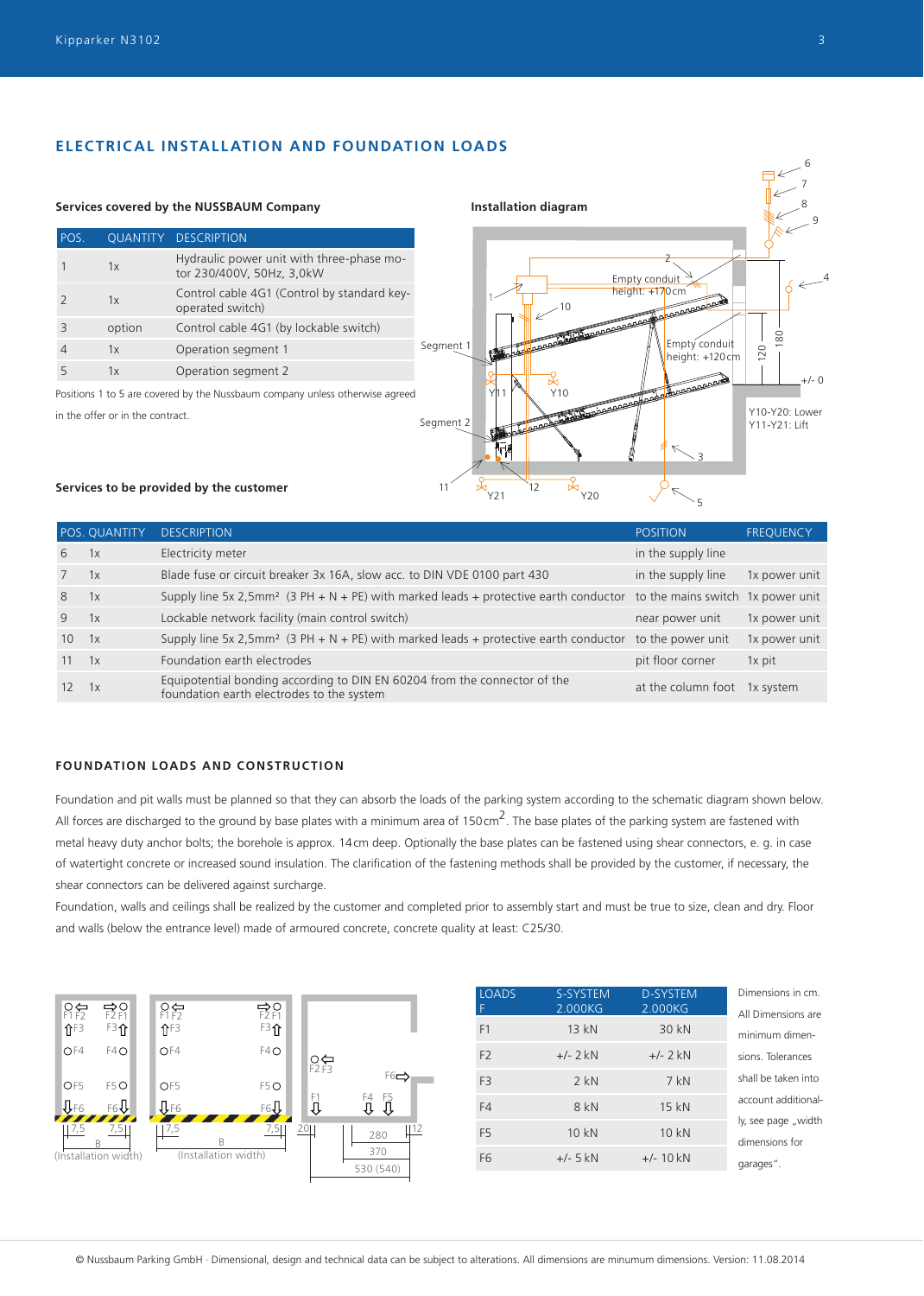## **WIDTH DIMENSIONS FOR GARAGES**

All dimensions in cm. All dimensions are minimum dimensions. Advice for planning and tendering: Generally masonry and concrete works are to be conducted according to the German norm VOB/C (DIN 18330 and DIN 18331).

In the mentioned norm are pointed the tollerances that are to be fulfilled according to DIN 18202. In this norm are defined the maximum permissible dimension variations as exceedance and shortfall of the nominal size. The nominal size should be planned in order to meet the minimum dimensions necessary for the parking system.

Single system for 2 cars Double system for 4 cars Double system + single system for 6 cars



**PARTITION WALLS**





 $\uparrow$  Driving lane width acc. to country specific regulations.

| <b>CLEAR PLAT-</b><br><b>FORM WIDTH</b> | <b>INSTALLATION</b><br><b>WIDTH B</b> | <b>CLEAR PLAT-</b><br><b>FORM WIDTH</b> | <b>INSTALLATION</b><br><b>WIDTH B</b> | <b>CLEAR PLAT-</b><br><b>FORM WIDTH</b> | <b>INSTALLATION</b><br><b>WIDTH B</b> |
|-----------------------------------------|---------------------------------------|-----------------------------------------|---------------------------------------|-----------------------------------------|---------------------------------------|
| 230                                     | 260                                   | 460                                     | 490                                   | 460+230                                 | 750                                   |
|                                         |                                       | 470                                     | 500                                   | $\bullet$                               |                                       |
| 240                                     | 270                                   | 480                                     | 510                                   | $480 + 240$                             | 780                                   |
|                                         |                                       | 490                                     | 520                                   | $\bullet$                               |                                       |
| 250                                     | 280                                   | 500                                     | 530                                   | $500+250$                               | 810                                   |

## **BUILDING PILLARS INSIDE AS WELL AS IN FRONT OF THE PIT**

Single system for 2 cars **Double system for 4 cars** Double system + single system for 6 cars







| <b>CLEAR PLAT-</b><br><b>FORM WIDTH</b> | B <sub>1</sub> | <b>B2</b> | <b>CLEAR PLAT-</b><br><b>FORM WIDTH</b> | B <sub>1</sub> | <b>B2</b> | <b>CLEAR PLAT-</b><br><b>FORM WIDTH</b> | B <sub>1</sub> | <b>B2</b> |
|-----------------------------------------|----------------|-----------|-----------------------------------------|----------------|-----------|-----------------------------------------|----------------|-----------|
| 230                                     | 255            | 250       | 460                                     | 485            | 475       | 460+230                                 | 745            | 735       |
|                                         |                |           | 470                                     | 495            | 485       | $\bullet$                               |                |           |
| 240                                     | 265            | 260       | 480                                     | 505            | 495       | 480+240                                 | 775            | 765       |
|                                         |                |           | 490                                     | 515            | 505       | $\bullet$                               |                |           |
| 250                                     | 275            | 270       | 500                                     | 525            | 515       | $500 + 250$                             | 805            | 795       |

Note: the dimensions reported do not include the space necessary for the power unit. During the planning phase please add the dimensions for the power unit incl. control cabinet.

1–2 systems: 65 x 25 x 60 cm 3–5 systems: 115 x 25 x 60 cm  $\wedge$  Driving lane width acc. to country specific regulations.

> \* Building supports from 20cm width: no restrictions on the clear platform width according to the specifications in the charts. • Intermediate stages can be combined at will.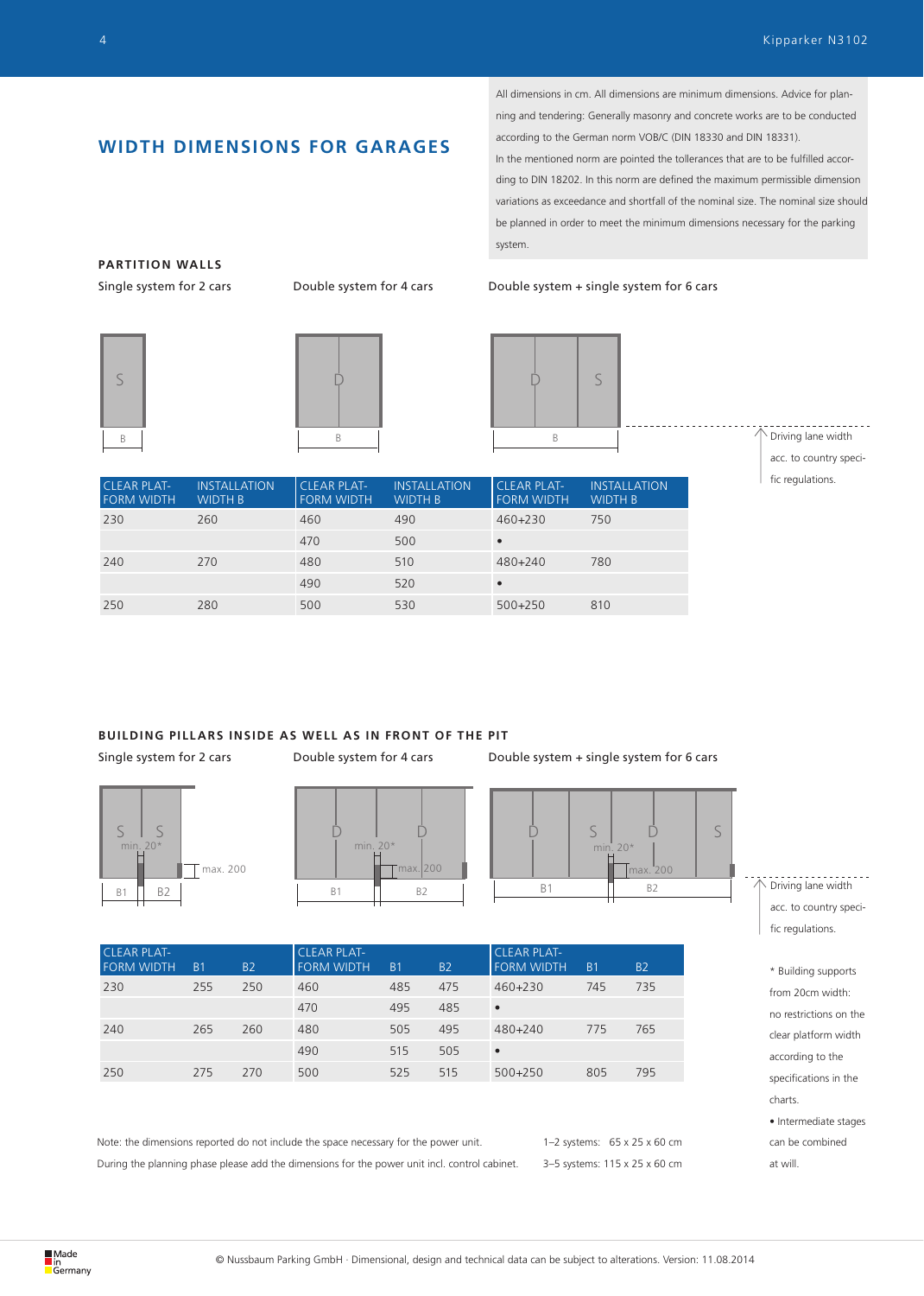## **WIDTH DIMENSIONS FOR GAR AGES WITH GATES**

All dimensions in cm. All dimensions are minimum dimensions. Advice for planning and tendering: Generally masonry and concrete works are to be conducted according to the German norm VOB/C (DIN 18330 and DIN 18331). In the mentioned norm are pointed the tollerances that are to be fulfilled according to DIN 18202. In this norm are defined the maximum permissible dimension variations as exceedance and shortfall of the nominal size. The nominal size should be planned in order to meet the minimum dimensions necessary for the parking system.

## **SINGLE AND DOUBLE GARAGE**

Single system for 2 cars





Double system for 4 cars

surface for gates. Dimensions to be agreed on site with gate manufacturer.

 $TA =$  seat engaging

Driving lane width acc. to country specific regulations.

| <b>CLEAR PLAT-</b><br><b>FORM WIDTH</b> | <b>INSTALLATION</b><br><b>WIDTH B</b> | <b>DRIVE-IN</b><br><b>WIDTH DB</b> | <b>CLEAR PLAT-</b><br><b>FORM WIDTH</b> | <b>INSTALLATION</b><br><b>WIDTH B</b> | <b>DRIVE-IN</b><br><b>WIDTH DB</b> |
|-----------------------------------------|---------------------------------------|------------------------------------|-----------------------------------------|---------------------------------------|------------------------------------|
| 230                                     | 260                                   | 230                                | 460                                     | 490                                   | 460                                |
|                                         |                                       |                                    | 470                                     | 500                                   | 470                                |
| 240                                     | 270                                   | 240                                | 480                                     | 510                                   | 480                                |
|                                         |                                       |                                    | 490                                     | 520                                   | 490                                |
| 250                                     | 280                                   | 250                                | 500                                     | 530                                   | 500                                |

#### **GARAGES WITH SINGLE AND DOUBLE GATES**

Single system for 2 cars



Double system for 4 cars



CLEAR PLAT-FORM WIDTH **INSTALLATION** WIDTH B DRIVE-IN WIDTH DB CLEAR PLAT-FORM WIDTH INSTALLATION WIDTH B DRIVE-IN WIDTH DB 230 260 230 460 490 460 470 500 470 240 270 240 480 510 480 490 520 490 250 280 250 500 530 500

Note: the dimensions reported do not include the space necessary for the power unit. During the planning phase please add the dimensions for the power unit incl. control cabinet.

1–2 systems: 65 x 25 x 60 cm 3–5 systems: 115 x 25 x 60 cm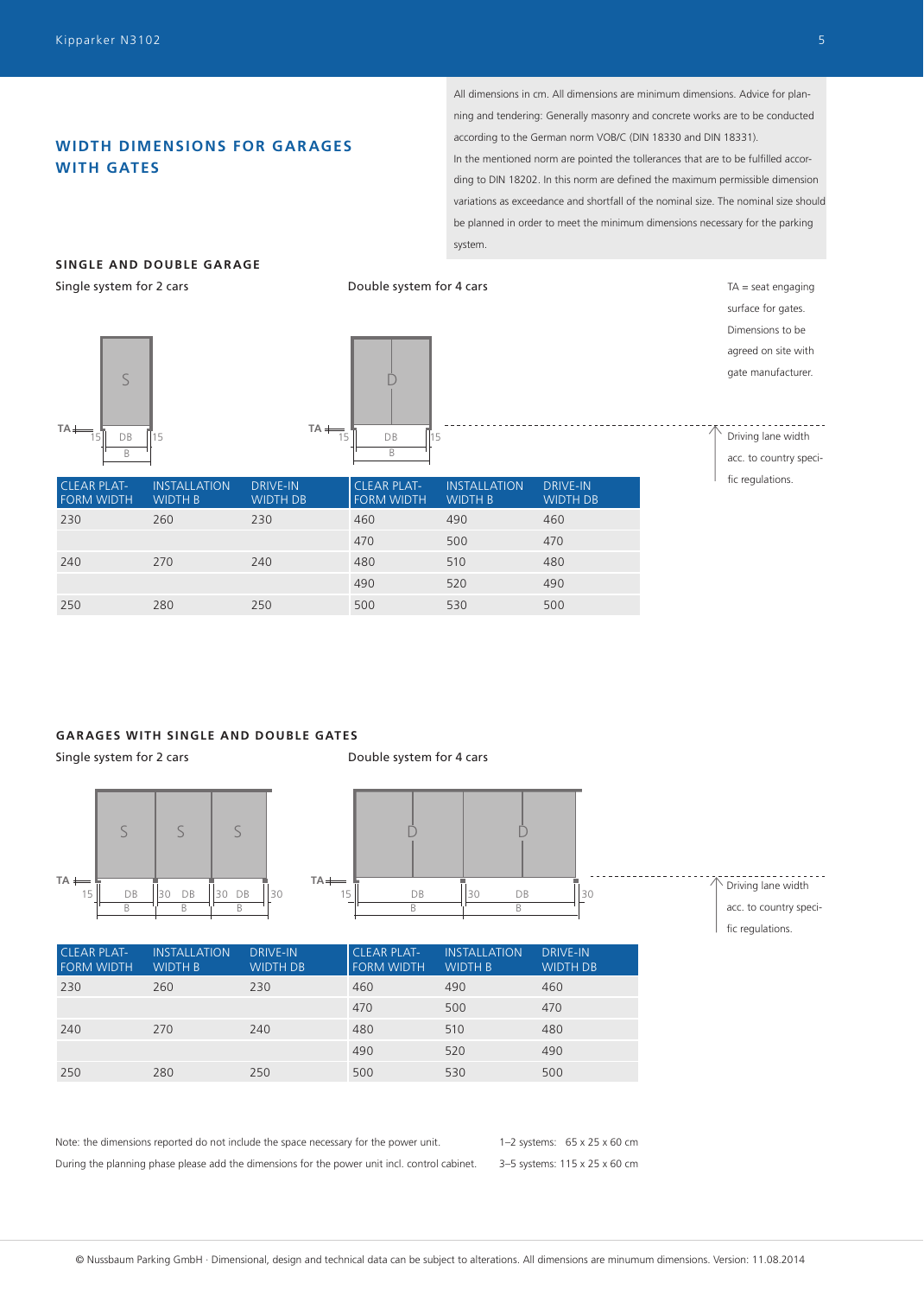#### NOTE

We suggest periodical maintainance, care and cleaning. Take advantage of NUSSBAUM maintainance agreements.

## **STANDARD FEATURES – IN THE SCOPE OF DELIVERY**

## **COMPONENT PARTS**

Single system: consisting of 2 Platforms, 2 packed columns with hydraulic cylinders, lifting slide and hydraulic block, 2 rigid pillars aside platforms

#### and/or:

Double system: consisting of 4 Platforms, 2 packed columns with hydraulic cylinders, lifting slide and hydraulic block, 2 rigid pillars aside platforms.



Platforms with sidewalls and driving sheets made of trapezoidal sheet.

## **DIMENSIONS OF THE SYSTEM**

Standard system Parking space length: 500 cm Parking space width: 230 cm (for cars max. 190 cm wide) Pit depth: 155/150 cm Load per parking space: 2.000 kg.

## **KEY SWITCH**



Control unit composed of key-switch with Emergency-off in dead-man's control and with cabling to the hydraulic power unit.

## **HYDRAULIC POWER UNIT INCL. ELECTRICAL SWITCH BOX**

#### Power unit "Silencio"



With hydraulic canalization and with cabling to the main control switch. (The under oil unit is not loud thanks to the motor-pumps-combination that absorbs sound and insulates form noise). Delivery includes electrical switch box.

Measurements of the power unit: 1–2 systems: 65 x 25 x 60 cm 3–5 systems: 115 x 25 x 60 cm.

The power unit will be placed in the pit between 2 systems on an approx. 2 m high pillar or, if there is no space avauilable, it will be fastened to the wall. In case of single installations we can also optionally deliver a mobile power unit, installed on the lower platform, on its front left side.

## **CORROSION PROTECTION**

#### C3-Line

For Regions with average snowfall and hu-Note: midity levels (the standard in Germany).

#### C2-Line

Recommended only for regions with small or no snowfall and low humidity levels.

## **ELEC TRIC AL INSTALL ATION**

For a list of services and interfaces please see the respective Table in this brochure.

## **DOCUMENTATION**

Brief operating instructions (fastened to the control unit), documentation (test book and operating instructions).

#### **SAFETY DEVICES**

• Synchronization unit to guarantee synchronous run even in case of irregular load distribution.



- Wedge to help position vehicles.
- Safety device to avoid lowering in case of pipeline rupture.
- Fastening of the parking system and hydraulic power unit with stud-bolts, electrical cabling fastened with impact dowels.
- Handrails on the platforms if necessary to avoid danger of falling down from the system.

- Safety fences against shear and crushing points are a priority and must be provided by the customer.
- Hydraulic package "Parallelbetrieb": Symoultaneous lowering of 2 or more systems per power unit with appropriate pump capacity.

∎ın<br><mark>Ö</mark>Germany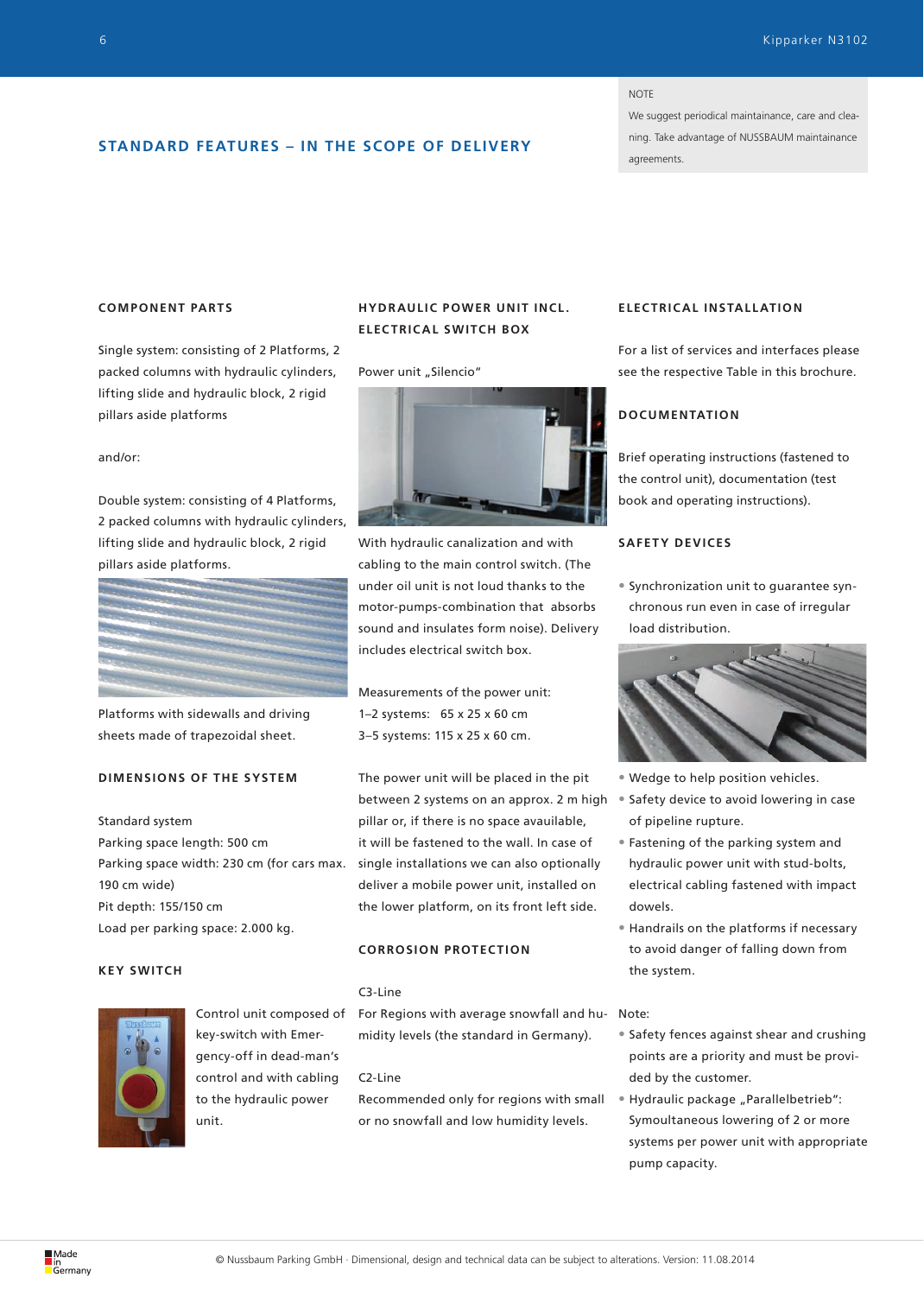## **OPTIONS AND EXTRA EQUIPMENT – EXAMPLES**

#### **NOTE**

We suggest periodical maintainance, care and cleaning. Take advantage of NUSSBAUM maintainance agreements.

#### **DIMENSIONS OF THE SYSTEM**

Parking space lengths: 510 cm Parking space widths: 240 to 250 cm (for more comfort while parking) Pit depths: 150/140 or 150/130 cm

Fastening of the parking system with chemical anchors in case of heighthened foundation requirements.

## **BERLIN CONTROL UNIT/ FIRE BRIGADE**



Berlin control unit with weatherproof casing and pillar

- Control unit consisting of a lockable key switch (key can be taken off only in the basis position) with emergency-off in dead-man's control. Lifting and lowering by using the respective button.
- Weatherproof casing for the key switch.
- Supporting pillar for the key switch.

#### **UPPER PLATFORM**

• Even drive-on instead of drive-on ramp to allow a more comfortable entrance (this means a loss by 5 cm in the carheight below).

### **DRIVING SHEETS**



Upper platforms with Aluminium-bulb plates driving sheets and special driving wedge to help position the vehicle.

#### **EXTRA SOUND INSULATION**



Sound insulation hood for the power unit

Airborne noise package - hood For the power unit to reduce the airborne noise at the installation site.

Structure/borne noise package Measures to reduce the sound propagation from the parking system to the building.

#### Note

• In order to comply with the DIN 4109/A1 Table 4 - requirements for the allowed noise level in areas in need of protection from noises coming from the technical equipment, the perimetral parts of the garage building shall be built with a sound reduction index Rw´ of at least 57 dB.

## **GAR AGE GATES' INSTALL ATION**

Ramp if doorjambs are missing for the installation of the door slide rails. The pit must then be at least 535 cm long.

### **CORROSION PROTECTION**

C4-Line: driving sheets powdered on both sides

for regions with highly corrosive humidity levels.

#### **CATWALK**



Catwalk on trapez. sheet for more walking comfort

Catwalk on trapezoidal sheet flooring for better walking comfort

Positioned on the left side of the parking space. 1,5 mm galvanized sheet, coined surface area. The catwalk is bolted to the driving sheet.

## **HYDRAULIC**

- HVLP 32-330 oil for extreme temperature variations.
- Heated hydraulic power unit.